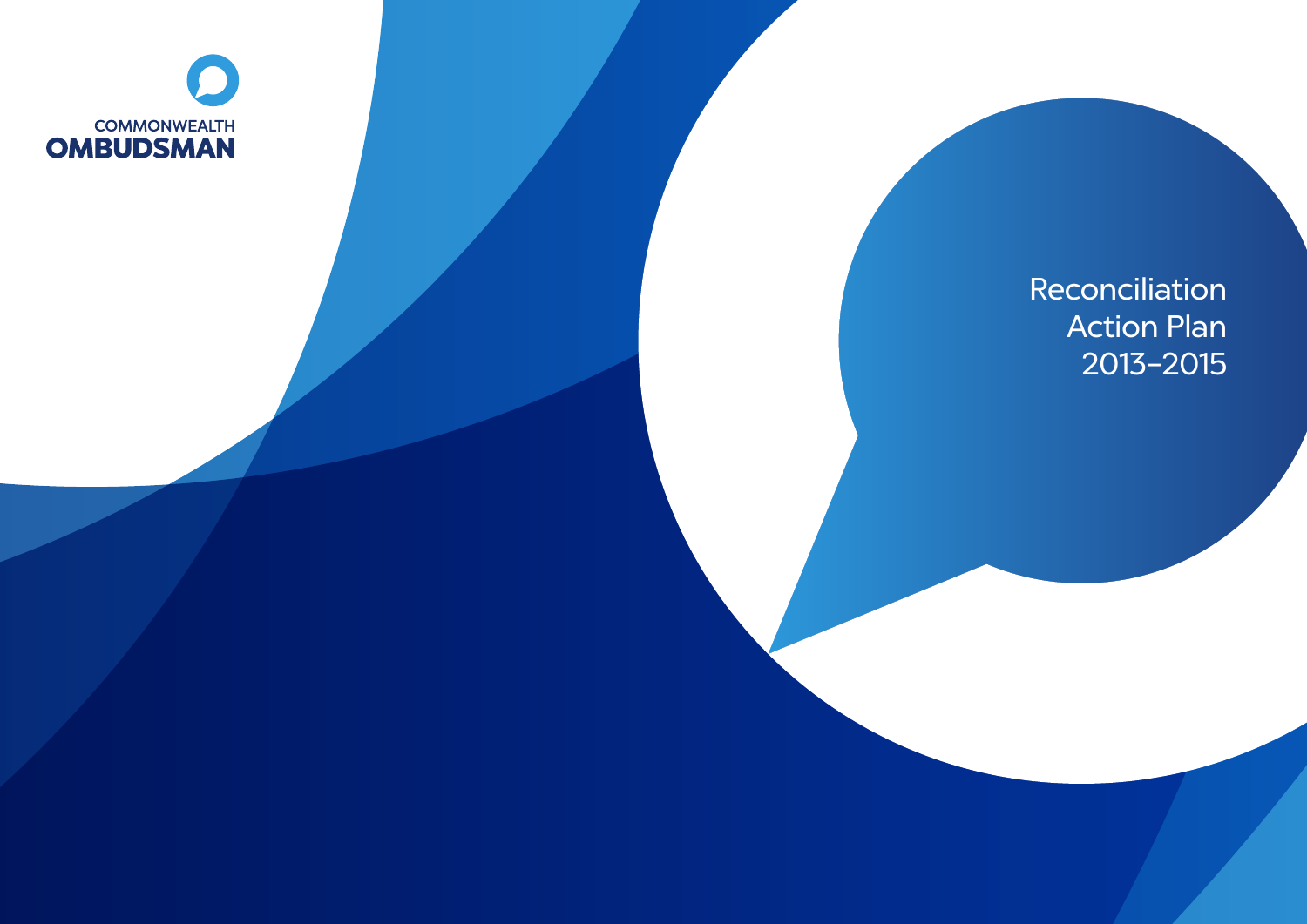# **Office of the Commonwealth Ombudsman Reconciliation Action Plan 2013-2015**

#### **Foreword**

This Reconciliation Action Plan (RAP) is a vital part of our commitment to improve communication and engagement with Aboriginal and Torres Strait Islander people and communities across Australia.

We aim to build respectful and mutually beneficial relationships with Indigenous people and to ensure our services are accessible. We have developed a plan that includes meaningful actions and measurable targets with this objective in mind.

The actions outlined in this RAP commit the Commonwealth Ombudsman's office to developing a business case for Aboriginal and Torres Strait Islander employment within the Office, exploring cultural development and training for staff, developing strong external relationships, developing clear protocols for engaging with Indigenous communities and recognising and celebrating key events such as National Reconciliation Week and National Aborigines and Islanders Day Observance Committee (NAIDOC) Week.

This RAP has been structured around Reconciliation Australia's guiding principles of relationships, respect and opportunities. For our Office this means that relationships are critical. Both inside and outside of the organisation, we work to ensure they are grounded in understanding and respect for Indigenous culture. The Ombudsman's office exists to safeguard all the community in its dealings with Australian Government agencies, and to ensure that administrative actions by those agencies are fair and accountable. This RAP is our commitment to ensure that is true and remains true for Indigenous Australians.

I commend this RAP to you, and ask that all staff consider what they can do to support it and contribute to a workplace culture that values diversity and equity, and promotes participation for all.

**Colin Neave Commonwealth Ombudsman** 



Commonwealth

OMBUDSN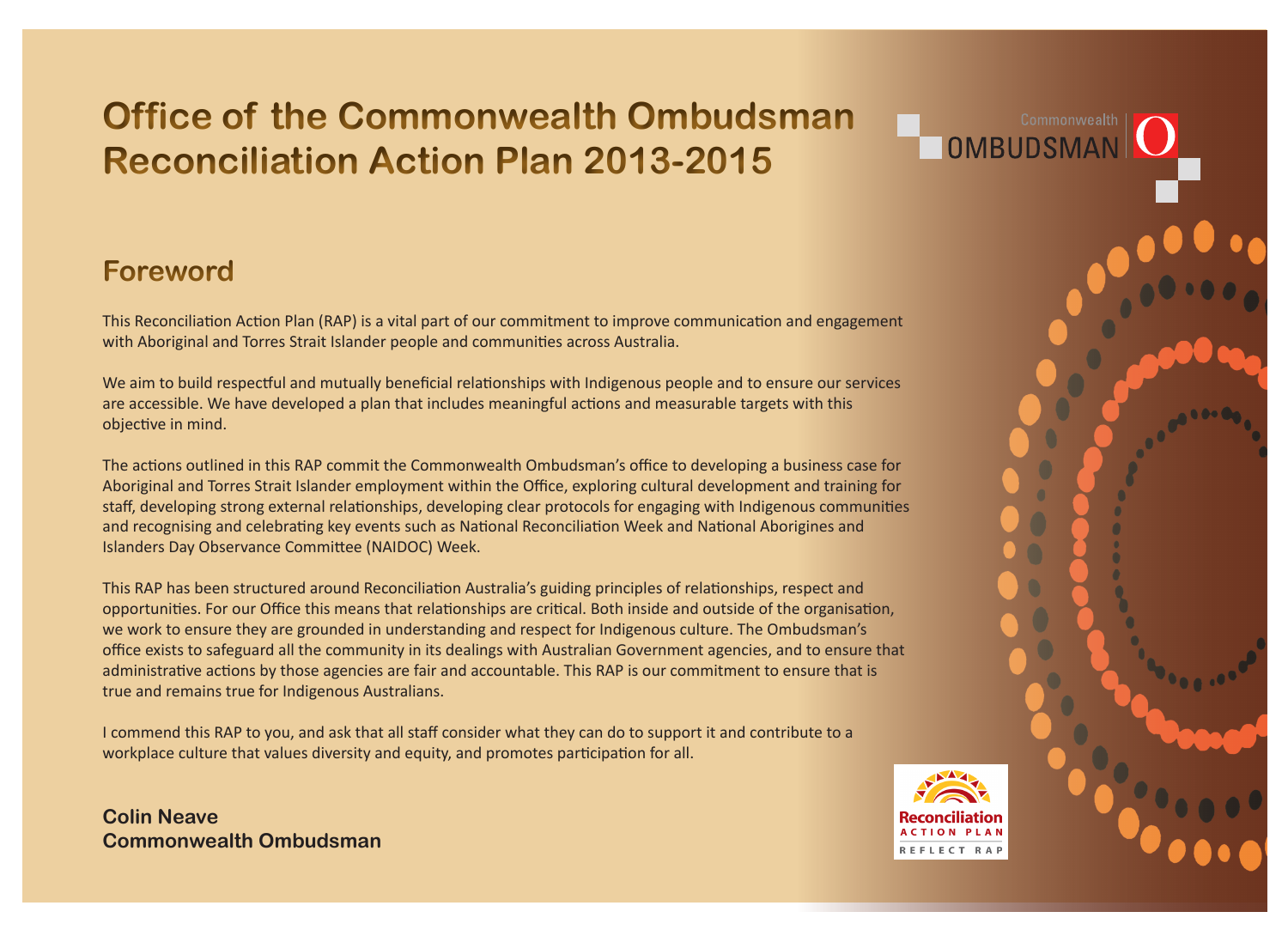## **Our Vision**

The Commonwealth Ombudsman's vision for reconciliation is to develop respectful and mutually beneficial relationships between Aboriginal and Torres Strait Islander people and other Australians. Through building these relationships and increasing our understanding of needs and issues facing Aboriginal and Torres Strait Islander peoples, we aim to increase the uptake of our services and improve the quality of outcomes for both clients and stakeholders.

#### **Our Business**

The Office of the Commonwealth Ombudsman was established by the *Ombudsman Act 1976* and commenced operations on 1 July 1977.

The Commonwealth Ombudsman safeguards the community in its dealings with Australian Government agencies. The Ombudsman's office handles complaints, conducts investigations, performs audits and inspections, encourages good administration, and carries out specialist oversight tasks. The Commonwealth Ombudsman is also the ACT, Defence Force, Immigration, Law Enforcement, Overseas Students, Postal Industry and Taxation Ombudsman.

As at 30 June 2013 the Office of the Commonwealth Ombudsman employed approximately 151 ongoing staff with one self-identified Aboriginal or Torres Strait Islander employee. The Office has a national focus with staff in Canberra, Sydney, Brisbane, Melbourne, Adelaide and Perth.

### **Our RAP**

Key aims of the Commonwealth Ombudsman in developing a Reconciliation Action Plan (RAP) include:

- 1. raising awareness of the services of the Commonwealth Ombudsman for Aboriginal and Torres Strait Islander peoples and other Australians
- 2. improving access to the services of the Commonwealth Ombudsman
- 3. ensuring that Aboriginal and Torres Strait Islander peoples in different locations (remote, rural, metropolitan) receive appropriately tailored services
- 4. educating and training Aboriginal and Torres Strait Islander and non-Aboriginal and Torres Strait Islander staff to provide culturally appropriate services to Aboriginal and Torres Strait Islander complainants.



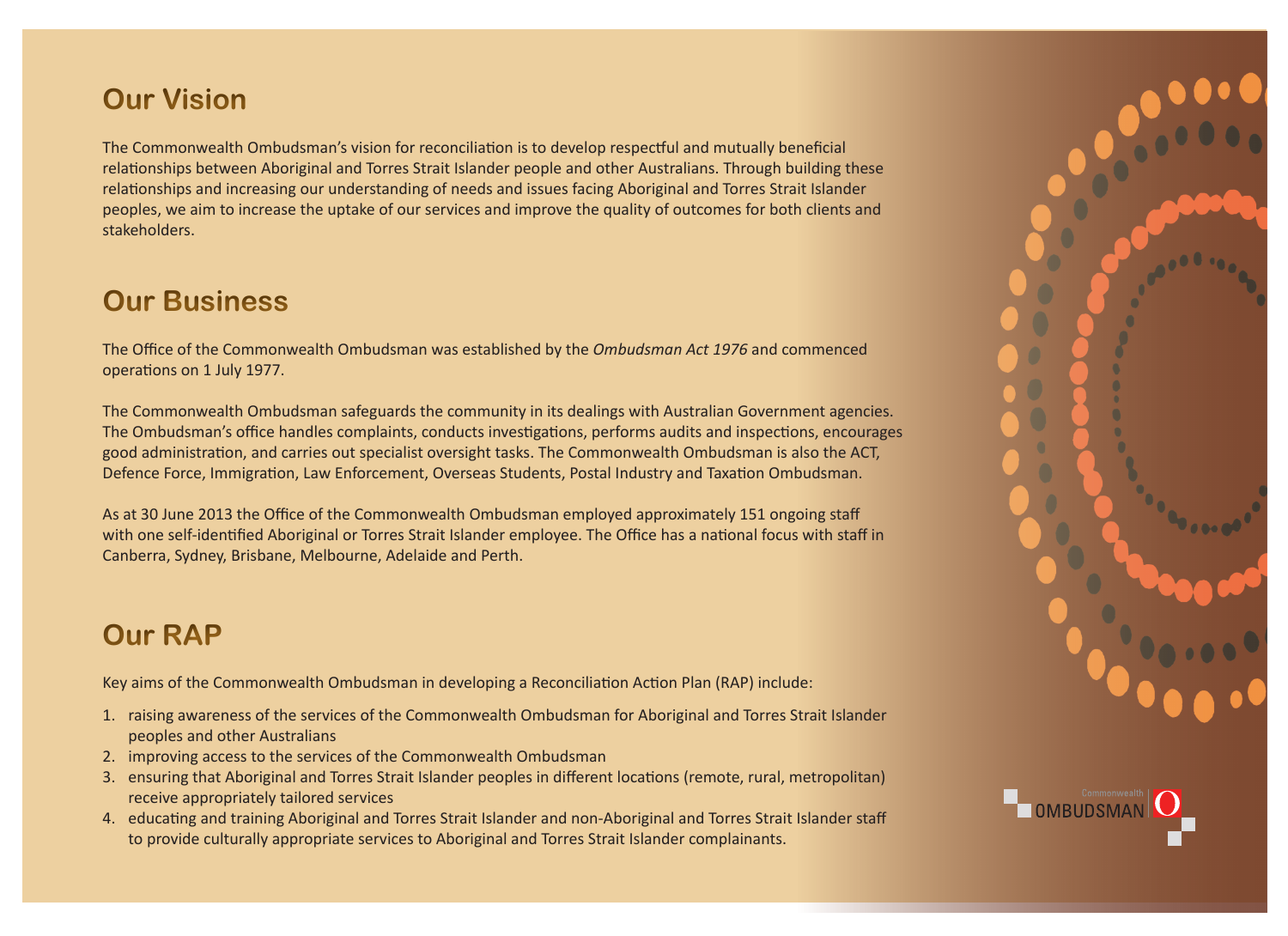Our Reconciliation Action Committee (RAC) is chaired by the Chief Operating Officer (COO) and comprises employees from across the Office. An Aboriginal and Torres Strait Islander peoples' perspective is also incorporated with the assistance of Reconciliation Australia. The RAC meets quarterly to monitor the RAP progress.

This RAP will be reviewed in 12 months and will be available on the Office's intranet, website and Reconciliation Australia's website.

Currently the office conducts an outreach program through its Indigenous Team. The Indigenous Team:

- works to resolve systemic issues arising from complaints and stakeholder engagement
- provides specialist advice and support to staff handling Aboriginal and Torres Strait Islander peoples related complaints
- coordinates outreach to remote Aboriginal and Torres Strait Islander peoples
- liaises with Government agencies
- Aboriginal and Torres Stra<br> *Aboriginal and Torres Stra* with Australian Government? aimed at ensuring our services are accessible to Aboriginal and Torres Strait Islander Australians. • provides feedback or reports on addressing systemic problems, and implementing an engagement strategy

www.ombudsman.gov.au

**1300 362 072**

www.ombudsman.gov.au **Got a problem**

with Australian Government?

ww.ombudsman.gov.au



The images in this RAP inform a range of materials that support the Commonwealth Ombudsman's Indigenous outreach. Circles and banner design by Rick Roser; tracks design by Deadly Design.

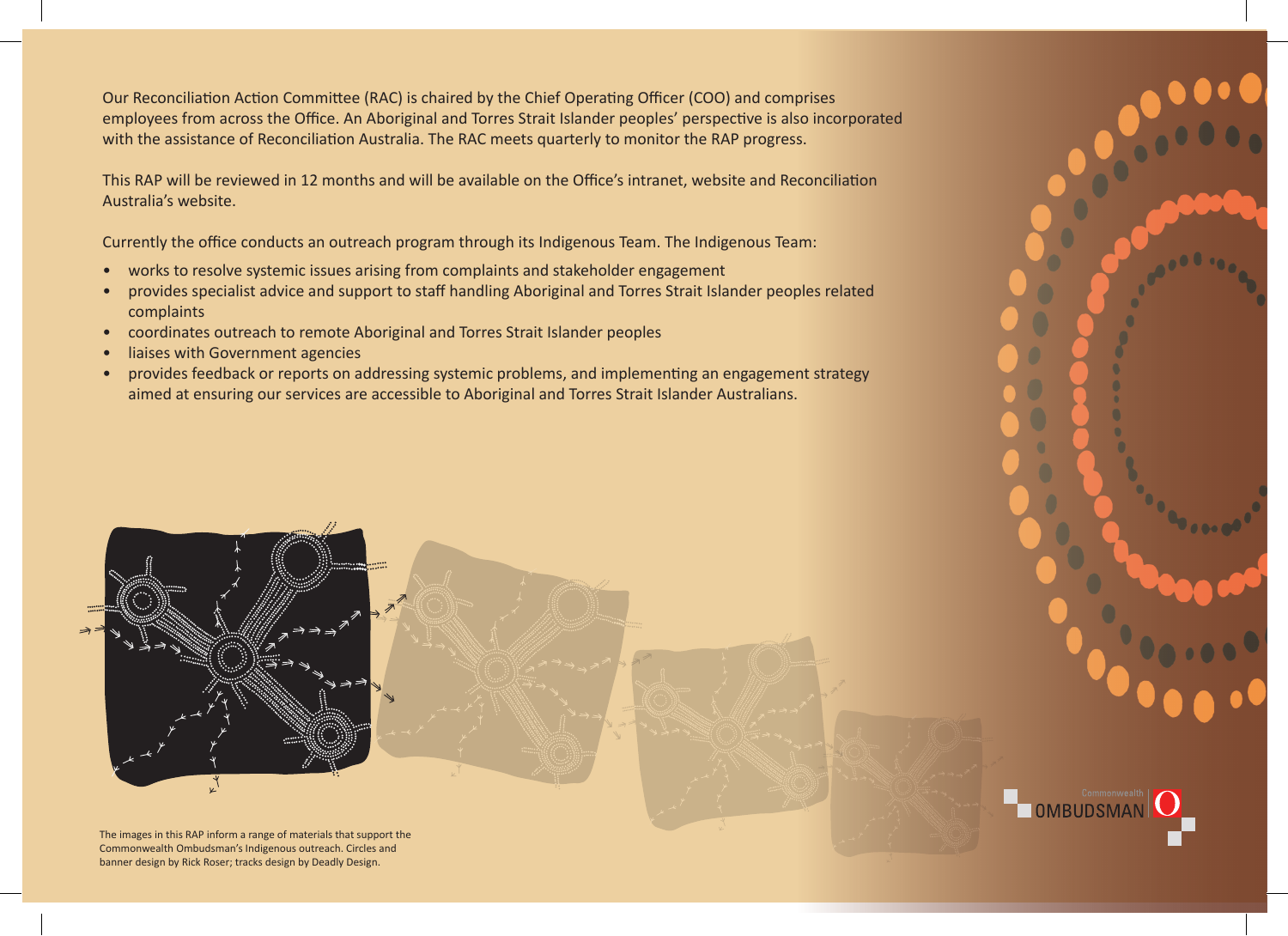**Relationships – Positive relationships between Aboriginal and Torres Strait Islander peoples and other Australians are important to the Office because they enhance the way we do our business, assist us to build trust and respect and, subsequently, enable us to increase the uptake of our services and improve the quality of outcomes for both clients and stakeholders.**

| <b>Action</b>                                                | <b>Responsibility</b>                   | <b>Timeline</b>                             | <b>Measurable Target</b>                                                                                                                                                                                                                 |
|--------------------------------------------------------------|-----------------------------------------|---------------------------------------------|------------------------------------------------------------------------------------------------------------------------------------------------------------------------------------------------------------------------------------------|
| <b>Establish a Reconciliation</b><br><b>Action Committee</b> | <b>Executive Indigenous</b><br>Champion | By December 2013                            | A Reconciliation Action Committee<br>$\bullet$<br>(RAC) is established and supports the<br>implementation of our RAP.<br>The RAC will meet at least once every<br>$\bullet$<br>quarter to discuss progress on the<br><b>RAP</b>          |
|                                                              | COO/CSaC (to coordinate)                | 12 months from date of<br>effect of the RAP | Progress reported annually to<br>$\bullet$<br><b>Reconciliation Australia</b>                                                                                                                                                            |
| Raise internal awareness<br>of the RAP                       | RAC/SLG                                 | By February 2014                            | Launch RAP to all staff via morning<br>$\bullet$<br>tea, email and intranet news item                                                                                                                                                    |
|                                                              | <b>RAC</b>                              | By April 2014                               | Develop and implement a plan to<br>$\bullet$<br>raise awareness with all employees<br>across the Office about the RAP<br>commitment                                                                                                      |
|                                                              | Ombudsman                               | By December 2013                            | Appoint an Executive Indigenous<br>$\bullet$<br>Champion to demonstrate<br>commitment at the highest level<br>within the Office, lead significant<br>reconciliation activities within the<br>Office and oversight progress of<br>the RAP |



<sub>Commonwealth</sub><br>OMBUDSMAN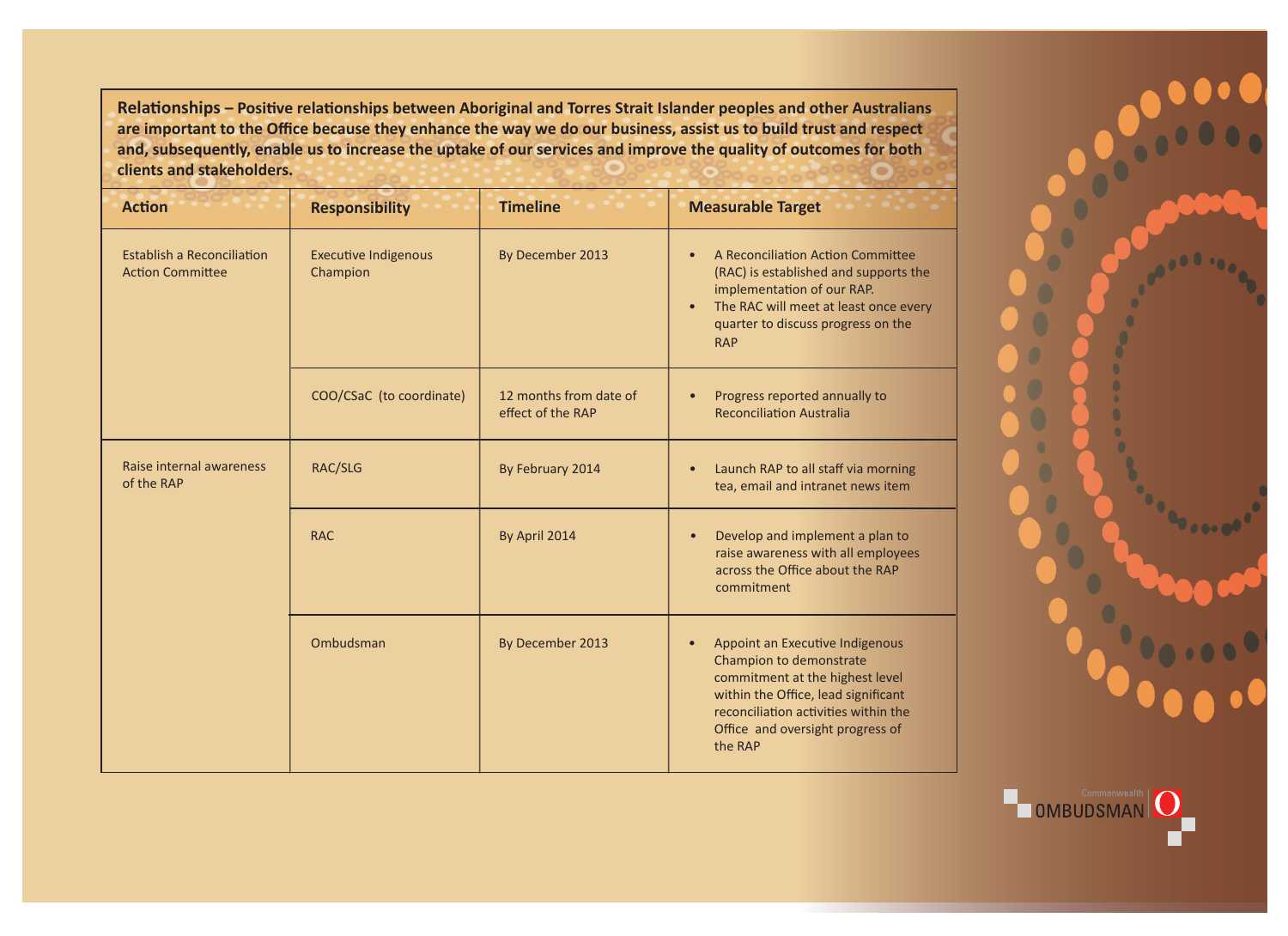**Relationships – Positive relationships between Aboriginal and Torres Strait Islander peoples and other Australians are important to the Office because they enhance the way we do our business, assist us to build trust and respect and subsequently, enable us to increase the uptake of our services and improve the quality of outcomes for both clients and stakeholders.**

| <b>Action</b>                                                                                                                                               | <b>Responsibility</b>                                                          | <b>Timeline</b>                        | <b>Measurable Target</b>                                                                                                                                                                                                                                                                                                                                                                                                       |
|-------------------------------------------------------------------------------------------------------------------------------------------------------------|--------------------------------------------------------------------------------|----------------------------------------|--------------------------------------------------------------------------------------------------------------------------------------------------------------------------------------------------------------------------------------------------------------------------------------------------------------------------------------------------------------------------------------------------------------------------------|
| Develop external<br>relationships                                                                                                                           | <b>SAO Social Services,</b><br>Indigenous and Legal/<br><b>Indigenous Team</b> | By June 2014                           | Develop a list of Aboriginal and<br>Torres Strait Islander communities,<br>organisations and stakeholders within<br>our sphere of influence to approach<br>to assist in our understanding of<br>Aboriginal and Torres Strait Islander<br>peoples and issues and in developing<br>potential RAP actions for the future.<br>This list will include details for Land<br><b>Councils, Indigenous Education Units</b><br>and others |
|                                                                                                                                                             | <b>SAO Social Services,</b><br>Indigenous and Legal/<br><b>Indigenous Team</b> | By September 2014                      | Establish clear protocols for engaging<br>$\bullet$<br>with Indigenous communities                                                                                                                                                                                                                                                                                                                                             |
|                                                                                                                                                             | SAO Social Services,<br>Indigenous and Legal/<br>Indigenous Team/ICT           | By December 2014                       | Develop and maintain relevant<br>$\bullet$<br>Indigenous services information on our<br>internet                                                                                                                                                                                                                                                                                                                               |
|                                                                                                                                                             | SAO Justice, Finance<br>and Territories /ACT<br><b>Ombudsman Section</b>       | By June 2014                           | Develop external relationships with ACT<br>$\bullet$<br>Indigenous communities, organisations<br>and stakeholders in cooperation with<br><b>ACT government agencies</b>                                                                                                                                                                                                                                                        |
| <b>Celebrate National</b><br><b>Reconciliation Week,</b><br>NAIDOC Week and other<br>significant Aboriginal<br>and Torres Strait Islander<br>peoples events | RAC/SLG                                                                        | $May - June 2014$<br>$May - June 2015$ | Recognise and celebrate National<br>$\bullet$<br>Reconciliation Week (27 May to 3<br>June 2014) across the Office including<br>hosting an internal morning tea to<br>provide staff with an update on the<br><b>RAP (during NRW)</b><br>Recognise and celebrate NAIDOC<br>$\bullet$<br>Week across the Office including<br>hosting an event with a guest speaker                                                                |



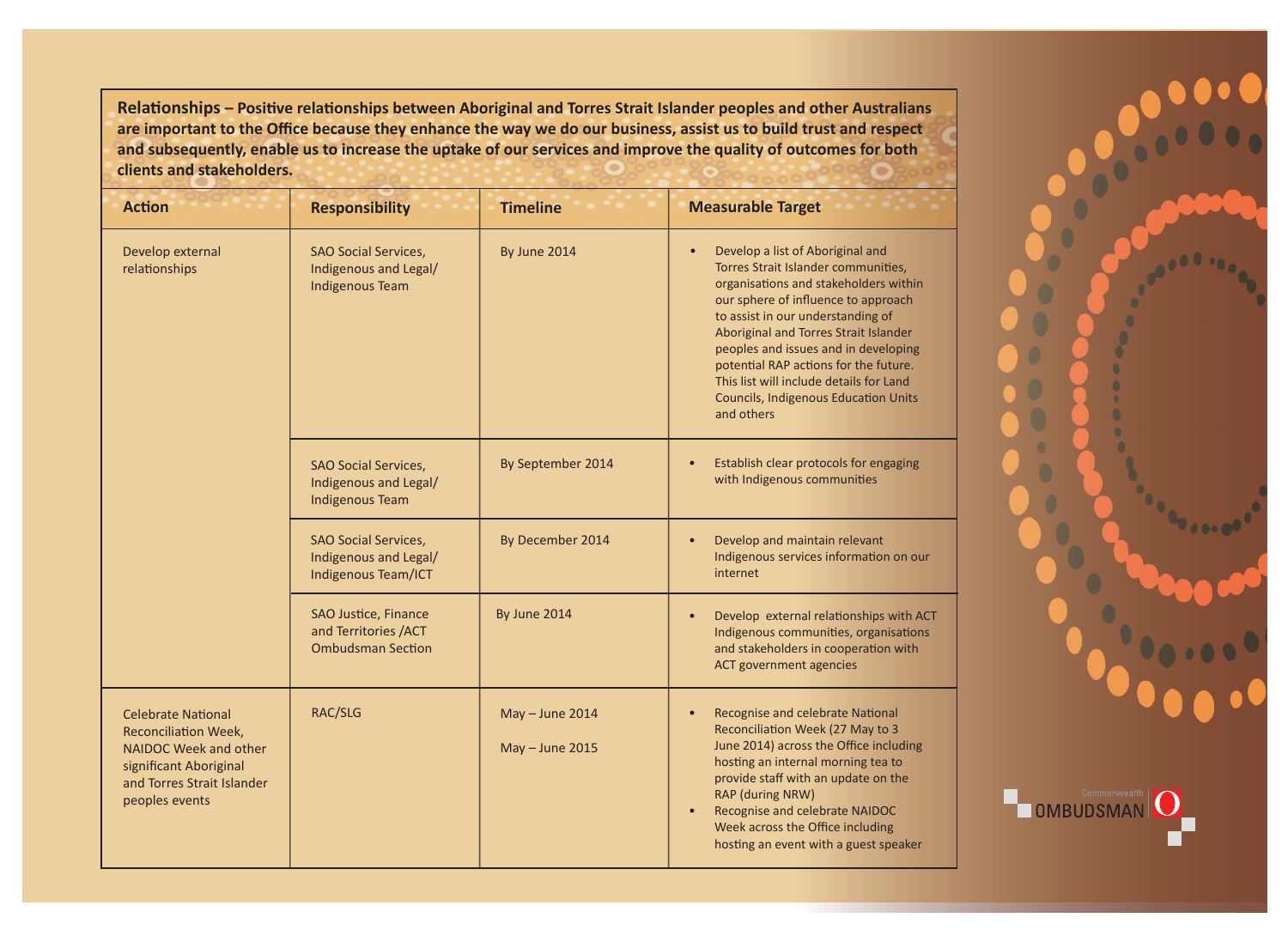**Respect** – Mutual respect between Aboriginal and Torres Strait Islander peoples and other Australians is important to the Office because it assists us to build positive relationships, enables us show consideration and appreciation and, subsequently, provides us with a greater understanding of Aboriginal and Torres Strait Islander peoples cultural beliefs and needs.

| <b>Action</b>                                                                                                              | <b>Responsibility</b> | <b>Timeline</b>   | <b>Measurable Target</b>                                                                                                                                                                                          |
|----------------------------------------------------------------------------------------------------------------------------|-----------------------|-------------------|-------------------------------------------------------------------------------------------------------------------------------------------------------------------------------------------------------------------|
| Investigate cultural<br>development training for<br>staff                                                                  | COO/HR                | By June 2014      | Examine cultural awareness training<br>$\bullet$<br>options and including cultural protocols<br>into induction for new employees                                                                                  |
|                                                                                                                            |                       | By September 2014 | Develop an implementation plan for<br>the Office to enable roll-out of the<br>preferred option/s                                                                                                                  |
| Facilitate a greater<br>understanding of Aboriginal<br>and Torres Strait Islander<br>peoples cultural beliefs and<br>needs | COO                   | By June 2014      | The Office's new Enterprise<br>$\bullet$<br>Agreement recognises and<br>accommodates Aboriginal and Torres<br>Strait Islander peoples cultural beliefs<br>and needs                                               |
| Raise internal<br>understanding of<br>protocols                                                                            | <b>RAC</b>            | By June 2014      | Raise the cultural visibility of<br>$\bullet$<br>Aboriginal and Torres Strait Islander<br>peoples culture and history within the<br>organisation by displaying the Aboriginal<br>and Torres Strait Islander flags |
|                                                                                                                            |                       | By September 2014 | Rename the key meeting rooms to<br>$\bullet$<br>acknowledge the traditional owners<br>of the land and display information<br>at the meeting rooms about the<br>background to the name of the room                 |
|                                                                                                                            |                       | By February 2014  | Ensure 'Acknowledgment of Country'<br>$\bullet$<br>and 'Welcome to Country' protocols<br>are used at significant meetings,<br>events and education sessions                                                       |

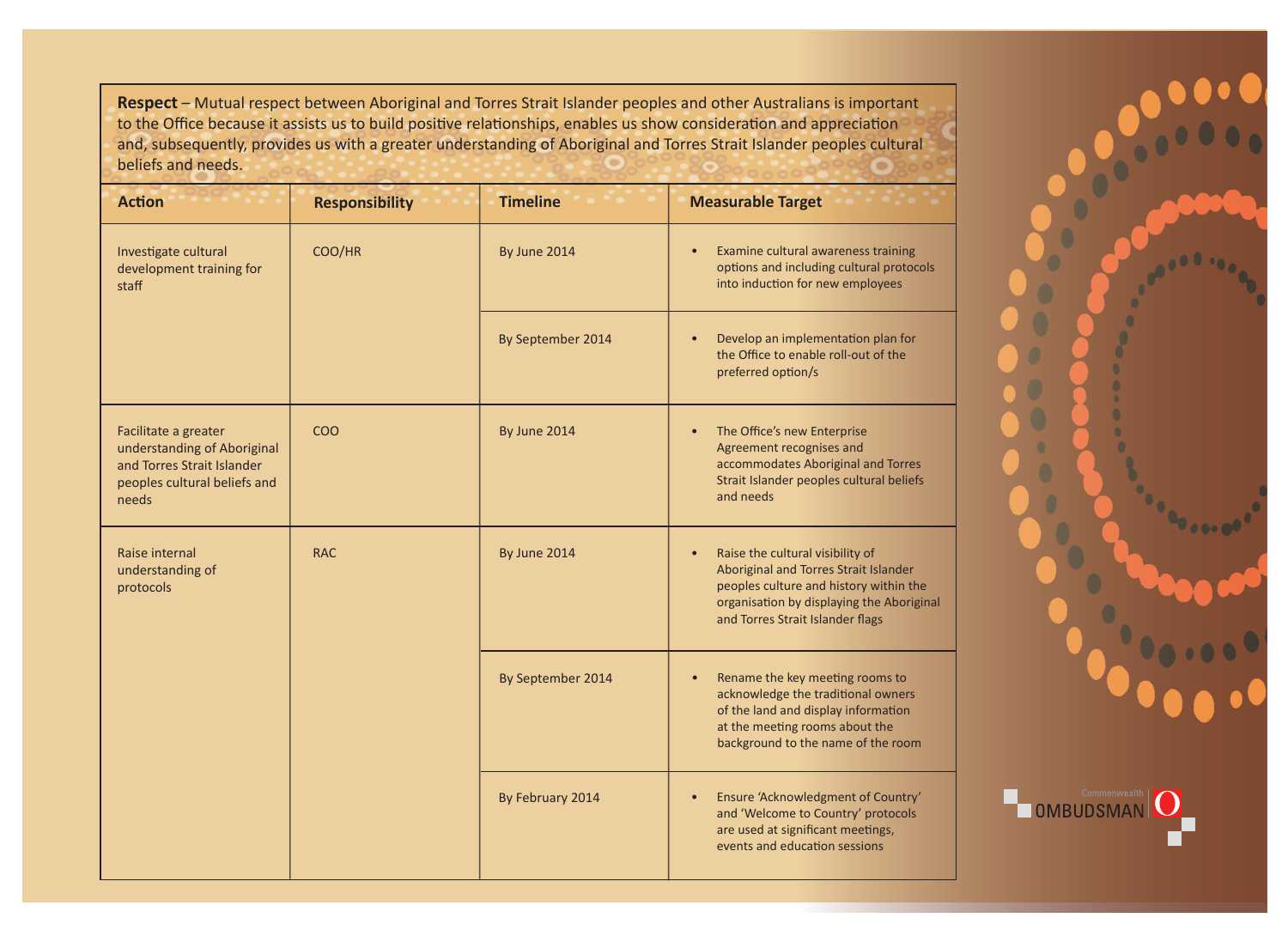**Opportunities** – Creating opportunities for Aboriginal and Torres Strait Islander peoples is important to the Office as it enables them to have the same opportunities as other Australians, make informed choices about their lives and realise their full potential and share in opportunities that benefit all Australians.

| <b>Action</b>                                                                                                               | <b>Responsibility</b> | <b>Timeline</b>              | <b>Measurable Target</b>                                                                                                                                                                                                                                                                                                                                                                                                                                                                                                                                                                                                                                                                                                                                                                                                                                                                                     |
|-----------------------------------------------------------------------------------------------------------------------------|-----------------------|------------------------------|--------------------------------------------------------------------------------------------------------------------------------------------------------------------------------------------------------------------------------------------------------------------------------------------------------------------------------------------------------------------------------------------------------------------------------------------------------------------------------------------------------------------------------------------------------------------------------------------------------------------------------------------------------------------------------------------------------------------------------------------------------------------------------------------------------------------------------------------------------------------------------------------------------------|
| <b>Consider Aboriginal</b><br>and Torres Strait<br>Islander employment<br>opportunities that are<br>suitable for the Office | HR                    | Commence by<br>December 2014 | Develop a business case for Aboriginal<br>and Torres Strait employment within<br>the Office including, but not limited to,<br>consideration of:<br>opportunities for Jawun Aboriginal<br>and Torres Strait Islander peoples<br><b>Corporate Partnerships</b><br>liaising with the Australian Public<br>Service Commission (APSC) regarding<br>a PM&C Aboriginal and Torres Strait<br><b>Islander Secondment Program with</b><br>other Commonwealth agencies<br>identifying contacts within<br>appropriate government agencies<br>to explore opportunities for<br>Aboriginal and Torres Strait Islander<br>recruitment/secondment to the<br>Ombudsman's office<br>contacting DHS to determine if<br>there is scope for secondments/<br>placements for Office staff to their<br>remote servicing teams<br>work experience opportunities<br>encourage Aboriginal and Torres<br>Strait Islander peoples to apply |
|                                                                                                                             | HR                    | By June 2014                 | Promote the Office as an employer<br>of choice when advertising vacancies<br>externally                                                                                                                                                                                                                                                                                                                                                                                                                                                                                                                                                                                                                                                                                                                                                                                                                      |

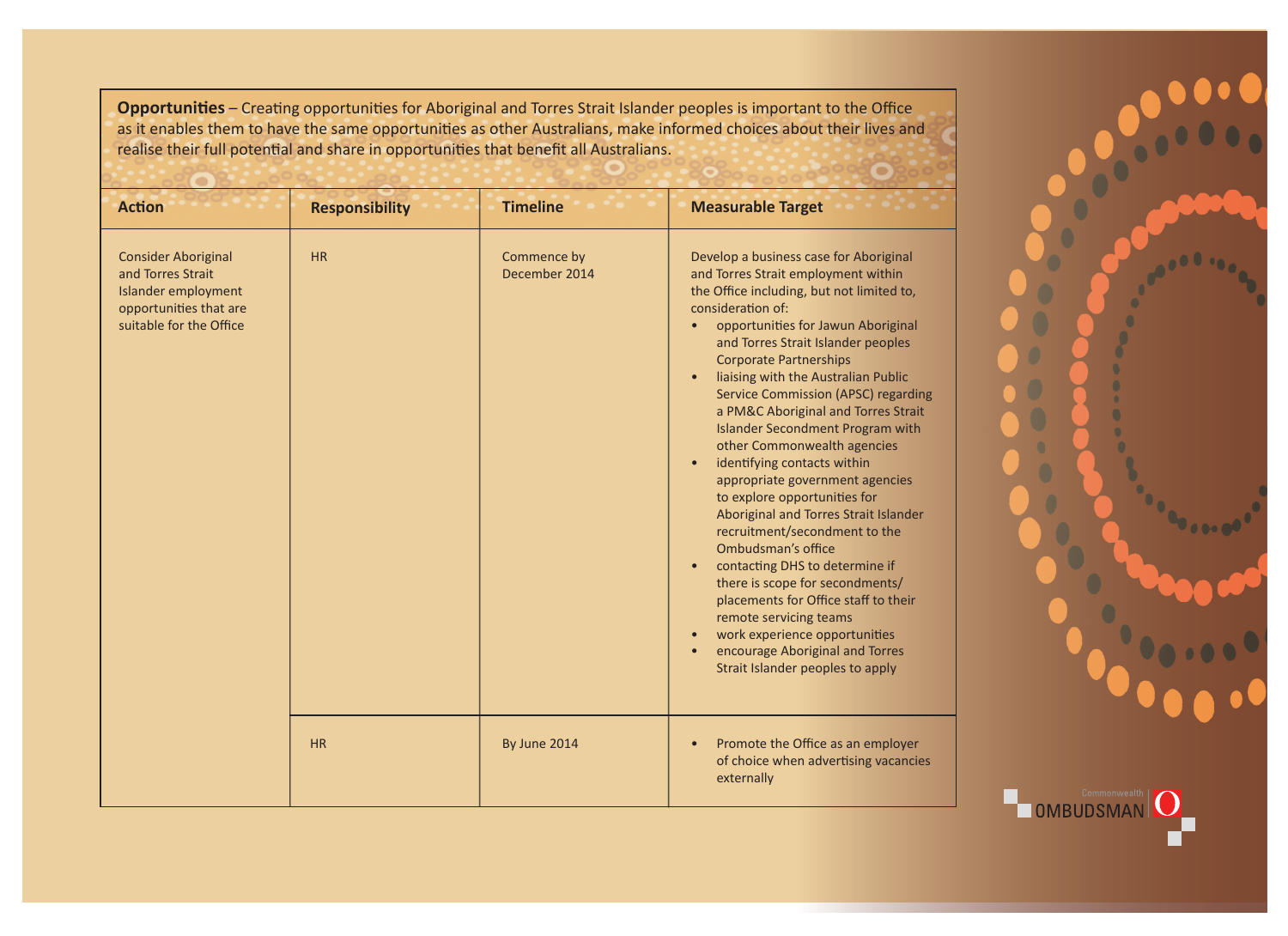**Opportunities** – Creating opportunities for Aboriginal and Torres Strait Islander peoples is important to the Office as it enables them to have the same opportunities as other Australians, make informed choices about their lives and realise their full potential and share in opportunities that benefit all Australians.

| <b>Action</b>       | <b>Responsibility</b> | <b>Timeline</b>   | <b>Measurable Target</b>                                                                                                                                      |
|---------------------|-----------------------|-------------------|---------------------------------------------------------------------------------------------------------------------------------------------------------------|
| Other opportunities | <b>HR</b>             | By June 2014      | <b>Encourage existing employees</b><br>to update equity and diversity<br>information                                                                          |
|                     | <b>SAO Operations</b> | By September 2014 | Examine Service needs/gaps in<br>$\bullet$<br>service delivery (if applicable) and<br>consider steps for improvement                                          |
|                     | Finance               | By December 2014  | Scope a business case (with<br>assistance from Supply Nation) to<br>build Aboriginal and Torres Strait<br>Islander businesses into the Office<br>supply chain |